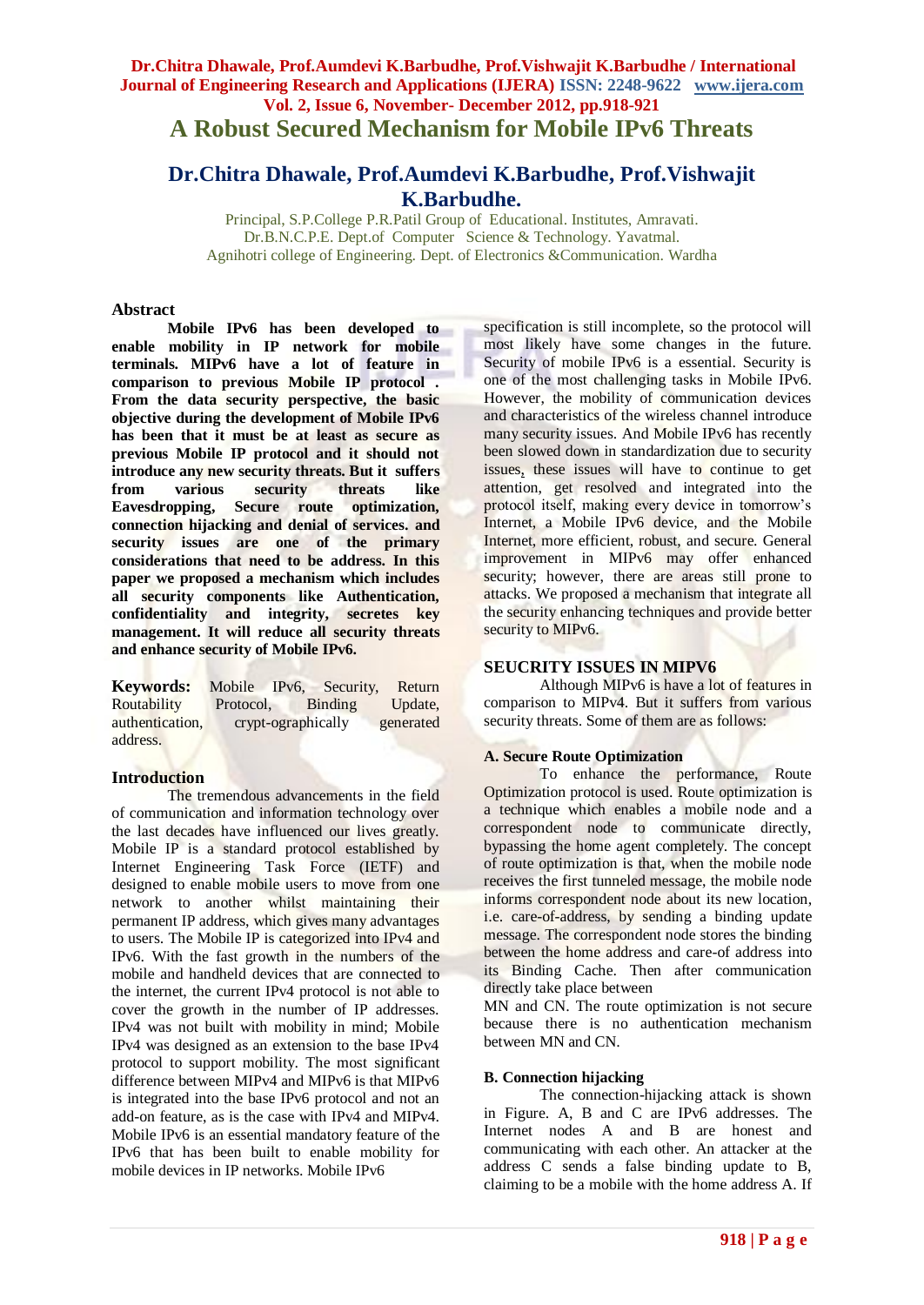## **Dr.Chitra Dhawale, Prof.Aumdevi K.Barbudhe, Prof.Vishwajit K.Barbudhe / International Journal of Engineering Research and Applications (IJERA) ISSN: 2248-9622 www.ijera.com Vol. 2, Issue 6, November- December 2012, pp.918-921**

B, acting in the role of a correspondent, believes the binding update and creates a binding, it will redirect to C all packets that are intended for A. Thus, the attacker can intercept packets sent by B to A. The attacker can also spoof data packets from A by inserting a false home-address option into them. This way, it can hijack existing connections between A and B, and open new ones pretending to be A. The attacker can also redirect the packets to a random or non-existent care-of address in order to disrupt the communication between the honest nodes. It has to send a new binding update every few minutes to refresh the binding cache entry at the correspondent.



Fig: Connection Hijack Technique

## **C. Denial of Service**

It is an attempt to make a computer resource unavailable to its intended users. Although the means to carry out, motives for, and targets of a Denial of Service attack may vary, it generally consists of the concerted efforts of a person, or multiple people to prevent an Internet site or service from functioning efficiently or at all, temporarily or indefinitely. By sending spoofed BUs, an attacker could also send large amounts of unwanted traffic to overwhelm the resources of a single node or that of a network. The attacker could first find a site with streaming video or another heavy data stream and establish a connection with it. Then it could send a BU to the corresponding node, saying to redirect subsequent data traffic to the attacker's new location, that of an arbitrary node. This arbitrary node would be then bombed with a large amount of unnecessary traffic. Similarly, the attacker could also use spoofed BUs to redirect several streams of data to random addresses with the network prefix of a particular target network, thereby congesting an entire network with unwanted data

# **D. Eavesdropping**

Eavesdropping is type of a theft of information attack. It may be passive or active. A passive eavesdropping attack happens when an attacker start to listen to the traffic and get useful information by gathering the session data that is transferred between mobile device and its home

agent. In case of wireless network an intruder is able to receive packets transmitted by radio signals. In case of active eavesdropping the attacker makes independent connections with the victims and relays messages between them, making them believe that they are talking directly to each other over a private connection, when in fact the entire conversation is controlled by the attacker. The attacker must be able to intercept all messages going between the two victims and inject new ones, which is straightforward in many circumstances.

## **Mobile IPv6 Security Mechanisms**

Mobile IPv6 provides a number of security features that provide protection against many of the threats posed to Mobile IPv6 as a result of its new features. The Mobile IPv6 security features do not attempt to correct security issues that exist regardless of Mobile IPv6. Many solutions exist that address the various security issues within MIPv6. Initially the plan was to use only IPSec Authentication Header (AH) for binding message authentication, without defining and developing any new authentication protocol. This approach encountered many problems and that is why several other methods have also been developed. The current specification defines that IPSec ESP should be used for authentication between MN and HA, and Return Routability (RR) should be used for authentication between MN and CN. The specification makes also possible to use some other, more secure methods than RR for authentication between MN and CN.

# **1.IPSec**

Internet Protocol Security (IPSec) is a protocol suite for securing Internet Protocol (IP) communications by authenticating and encrypting each IP packet of a communication session. IPsec also includes protocols for establishing mutual authentication between agents at the beginning of the session and negotiation of cryptographic keys to be used during the session. Messages exchanged between the Mobile Node and the Home Agent is protected using IPSec and no new security mechanism exists for this purpose. The use of the mandatory IPSec Authentication Header (AH) and the Encapsulating Security Payload (ESP) and a key management mechanism help to ensure the integrity of the Binding Update messages between the MN and the HA. To prevent the MN from sending a Binding Update for another Mobile Node, the Home Agent must also verify that the Binding Update message contains the correct home address, either as the source of the packet or in an optional field at end of the packet, and the correct security association .IPSec can be used to authenticate and encrypt packets at IP level. That is why it was naturally the first proposed method for authentication of the binding messages .The biggest problem with the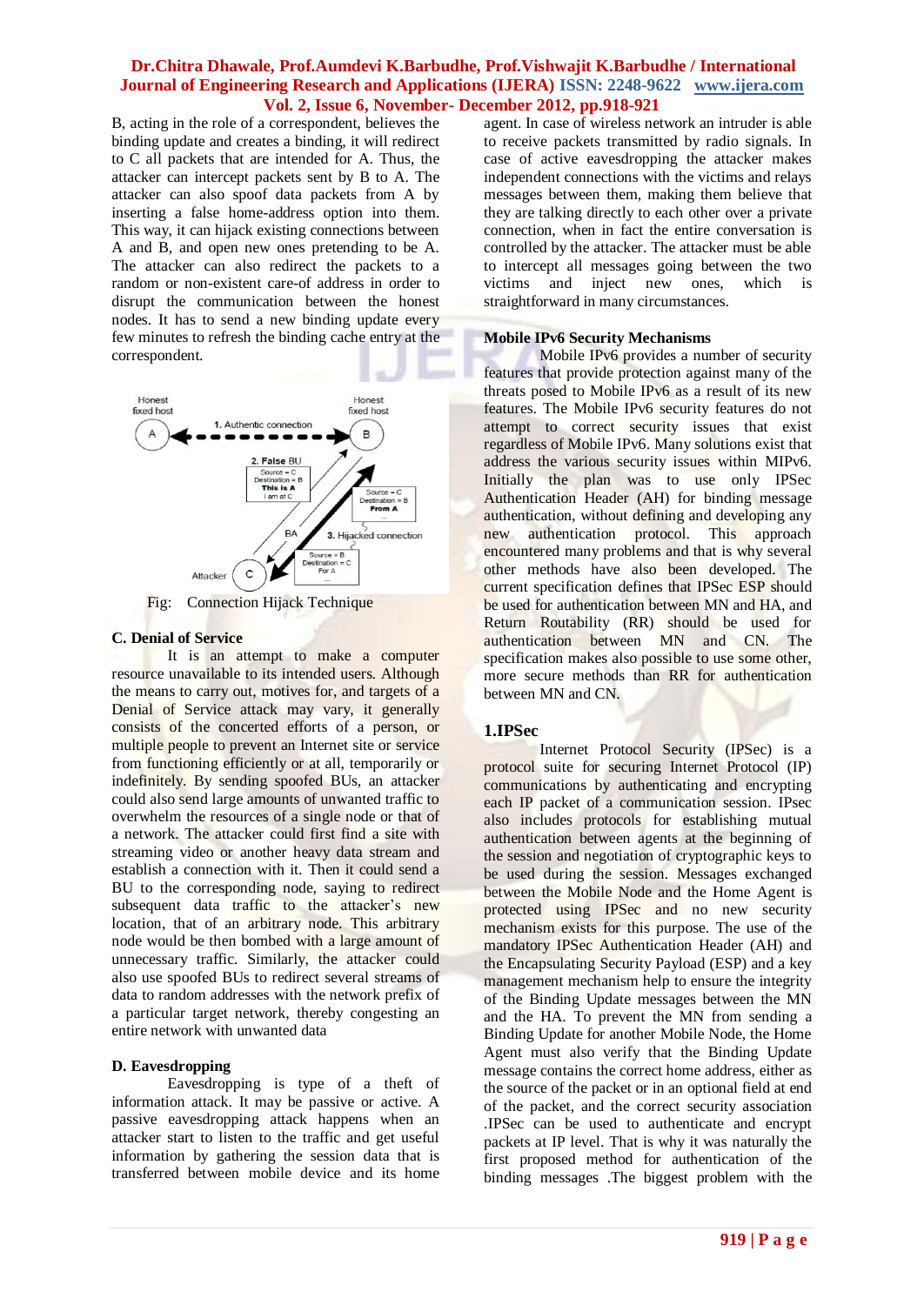## **Dr.Chitra Dhawale, Prof.Aumdevi K.Barbudhe, Prof.Vishwajit K.Barbudhe / International Journal of Engineering Research and Applications (IJERA) ISSN: 2248-9622 www.ijera.com Vol. 2, Issue 6, November- December 2012, pp.918-921**

IPSec method is the key distribution. Key distribution of the IPSec, which is called Internet Key Exchange (IKE), uses either pre-shared secrets or public keys in the key exchange. After several discussions, IPSec ESP was chosen for binding message authentication between MN and HA instead of IPSec AH.

## **2.Return Routability Procedure (RRP)**

Return Routability (RR) method was developed to provide adequate authentication between a Mobile Node(MN) and a Correspondent Node(CN) .The basic idea in Mobile IP is to allow a home agent(HA) to work as a stationary proxy for a mobile node . Whenever the mobile node is away from its home network, the HA intercepts packets destined to the node and forwards the packets by tunneling them using IPv6 encapsulation to the node's current CoA(Care-of-Address).The Return Routability Procedure provides an infrastructure less method for a CN to verify that the MN is reachable at its home and care-of addresses so that Binding Updates sent from the MN to the CN are secure. The procedure involves two steps where tokens are exchanged between the MN and CN. The MN later uses these tokens to provide verification data in its Binding Update message to the CN. The Return Routability Procedure protects against Denial of-Service attacks in which an attacker uses the victim's address as it"s care of address, but it does not defend against attackers that are able to monitor the path between the MN and the CN. First, it ensures that the MN is able to receive messages with its HoA and CoA, after that it protects the binding messages between the MN and the CN. The MN can receive messages with the HoA only if the MN has created a valid binding to the HA in advance.A CN has a private secret key, kcn and a random number, Nj, which it renews atregular intervals. The first and the second message are sent concurrently by the MN to the CN toinitiate the RR method and they contain only the MN"s HoA and CoA respectively. The first message is sent from the HoA and it is sent via a HA by reverse tunneling the packet first to the HA and then forwarding it to the CN. The second message is sent from the CoA to the CN directly .The third and the fourth messages are sent as responses to the first and the second address respectively. They contain the keys K0 and K1, which are used for authentication of the binding messages, and also the indices of the used random numbers and private keys. The fifth message is the binding update message that is sent by the MN to the CN .It is authenticated by using a secret Kbu, which is calculated with the HMAC SHA1function by using km as a key from the binding message content.The sixth and the seventh messages are optional and they are authenticated basically in the same way as the fifth message .

# **3.Cry ptographically Generated Addresses**

Cryptographically Generated Addresses is an Internet Protocol Version 6 (IPv6) address that has a host identifier computed from a cryptographic one-way hash function. This procedure is a method for binding a public signature key to an IPv6 address in the Secure Neighbor Discovery Protocol .This method is based on the idea that apart of the IPv6 address is derived somehow from the public key of the node. The length of the IPv6 address is 128 bits. It consists of a 64-bit network prefix and a 64-bit interface identifier. The network prefix is used for routing in the network and a specific node in a link is identified with the interface identifier, which must be of course unique in the link. The advantage of this method is that no certificate is needed to convince another node in the network that the address is used by the owner of the public key that is included in the packet .After receiving this message, a CN can now be certain that the message really came from a MN that owns the public key Km by first verifying that the HoA was really derived from Km. The validity of Km can be checked by forming a CGA address from the public key and then comparing the received HoA and the formed address. After that the CN can verify that the MN really sent the message by verifying the signature. The signature can be checked by calculating the hashed value and then comparing it to the one that is recovered from the signature by using the public key Km.

## **Proposed Security Mechanisms**

With the current status of the Mobile IPv6 Security Mechanisms there are still a lot of security flaws to be address. In this paper we proposed a new security mechanism for Mobile IPv6 by integrating the Security algorithm for encryption of message and Secret key which is shared by two communicating parties before and after transmission. Our new proposed technique will be computationally efficient and can also be used to detect, prevent and recover each and every probable threat of Mobile IPv6.It will be able to discriminate unsecured and secured transmission and will provide the total security to Mobile IPv6. It will also provide the technique that will govern the total communication throughout the delivery of data. It can improve the security by providing the extensible supplementary protection in terms of authentication, confidentiality and key exchange.

## **Conclusion**

In this paper, we have discussed Mobile IPv6 and various threats associated with it. These threats prevent secure communication in MIPv6 based nodes. To make the communication secure some methodologies such as IPSec, cryptographically generated addresses etc. are discussed.After studying the current MIPv6 security